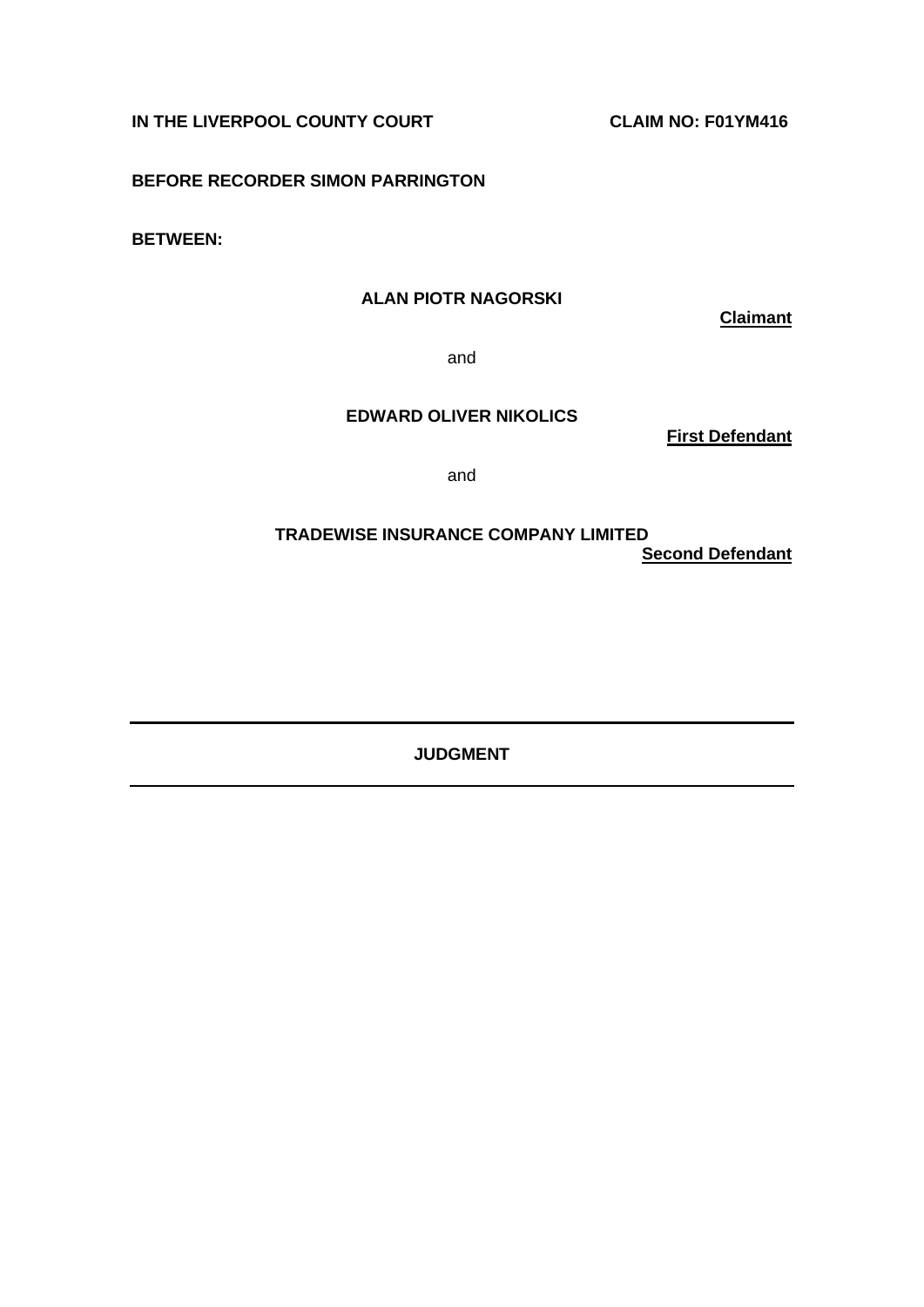#### **JUDGMENT**

- 1. This is a claim for damages for personal injury and loss sustained by Alan Nagorski as a result of the alleged negligent driving of Edvard Nikolics on 26<sup>th</sup> September 2018 on Littleton Road, Salford. It is pleaded that the Claimant, Mr Nagorski, was the driver of a Toyota motor car and the First Defendant, Mr Nikolics, the driver of a Vauxhall Zafira. Not only does Mr Nagorski bring proceedings for damages against Mr Nikolics but also against an insurer, Tradewise Insurance Company Ltd, which the Claimant pleads is bound to satisfy such Judgment as he obtains against the First Defendant. So far, the First Defendant has taken no part in these proceedings. This matter comes before this Court for the determination of a preliminary issue pursuant to an Order of District Judge O'Brien of 21st December 2020, that being *"The question of the Second Defendant's liability to satisfy any Judgment which the Claimant may later obtain against the First Defendant and which remains unsatisfied".*
- 2. The facts of the alleged accident are of limited relevance to the matter that is before the Court today. Put simply, the Claimant contends that whilst driving his car on Littleton Road, Salford, the First Defendant drove from a parked position at the side of the road across the Claimant's path into collision with his car. I note, in passing, that the alleged accident is said to have occurred on the same road as the First Defendant's address, i.e. Littleton Road, Salford.
- 3. The Particulars of Claim initially plead the happening of the accident and then at paragraph 3:

*3. "By a policy of insurance identified by reference number 198686/18 – the Second Defendant as an authorised insurer was within the meanings of Sections 95 (2) and 145 (2) of the Road Traffic Act 1988 and in consideration of a payment, it agreed to insure the First Defendant in respect of any liability which he might incur in respect of the death or bodily injury to any person or damage caused by arising out of the use of on the road of a motor vehicle being such liability in respect of Third Party risks as is required to be covered by a policy of insurance under sections 145 (3) (a) of the Act, further,… the Claimant is entitled to bring*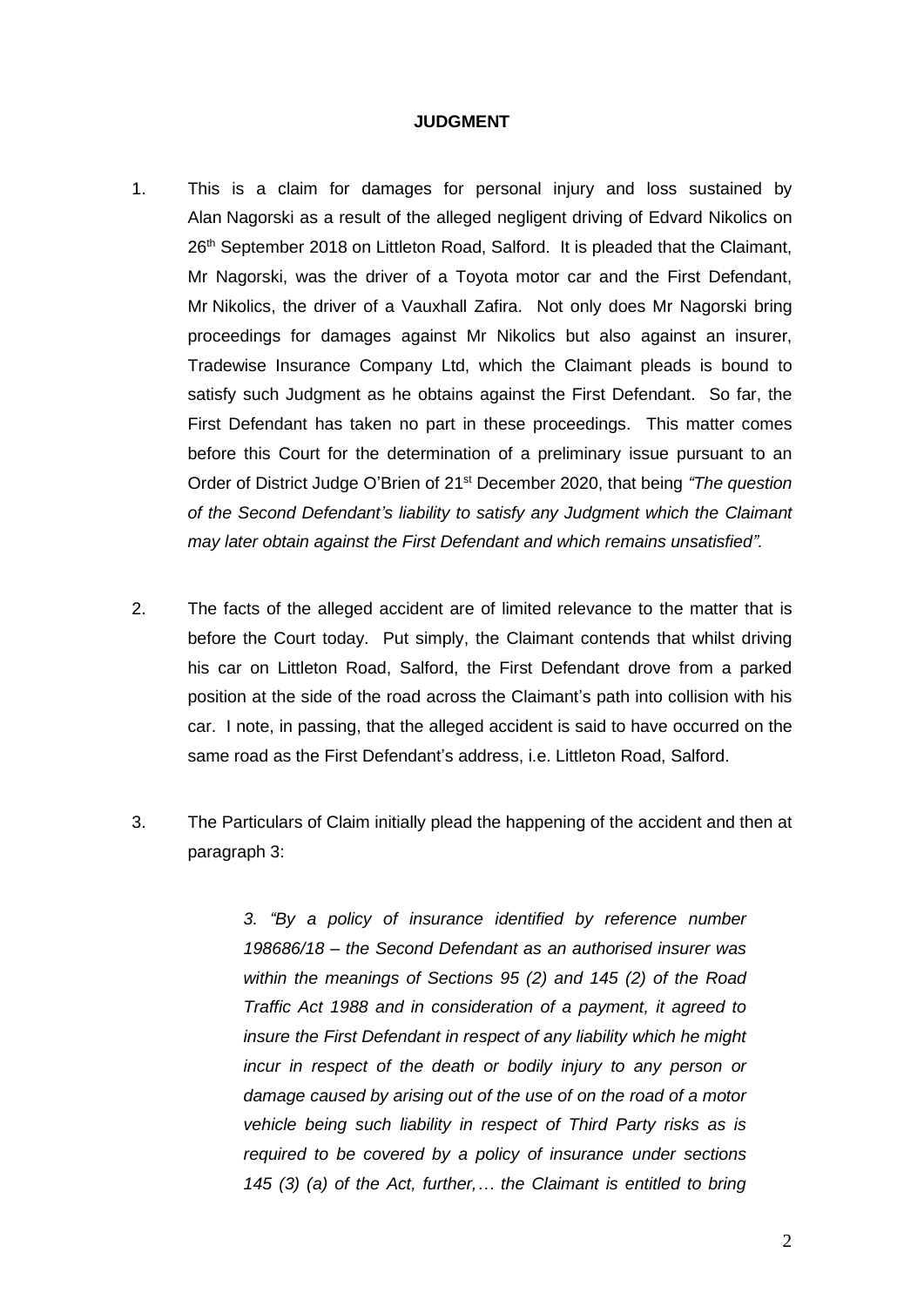*these proceedings against the Second Defendant and the Second Defendant is directly liable to the extent that it is liable to its insured's driver, the Tortfeasor, Mr Edvard Oliver Nikolics.* 

- 4. The Particulars of Claim then plead the Particulars of Negligence, General Damages and Special Damages.
- 5. The Defendant served a Defence, which was later amended. That Amended Defence, insofar as it is relevant to this issue, pleads the Second Defendant's case. It admits that the Second Defendant was a motor insurer which insured against third party risks, that it provided a motor trader's policy to the policyholder, Mr Tibor Kiss T/A Tibor Autos (who ran a car sales and repair business) which complied with Part VI of the Road Traffic Act 1988 and that it covered Mr Kiss and another driver called, Plajner Judit. It pleads that the First Defendant was neither a policyholder, nor a named driver under the policy. It set out the cover which extended to any vehicle owned by the policyholder and any other motor vehicle held in trust or in the custody or control of the policyholder for motor trade purposes and that the cover was in respect of use in connection with the motor trade business of Mr Kiss and for social domestic and pleasure purposes. The Second Defendant pleads that it has no liability to the Claimant because the vehicle with which the Claimant allegedly collided was not covered under the policy. To that extent, it says, firstly, that the policy was incepted for fraudulent purposes, citing in particular that it was for a ghost brokering business (about which I make no comment in this Judgment) and secondly, that the vehicle concerned, a Vauxhall Zafira, was not in the Second Defendant's insured's possession, custody, or control at the time of the accident and so was not covered by the policy at the time of the accident, and thus the Second Defendant has no liability to the Claimant.
- 6. The Amended Defence also pleads a denial that the Second Defendant is liable to the Claimant under the EC (Rights against Insurers) Regulations 2002 or that it can be liable to the Claimant under the Road Traffic Act 1988. Specifically, with regard to the Road Traffic Act 1988, it pleads as follows:

*"15. By Section 151(2) of the 1988 Act, only certain judgments carry with them the right to enforcement under Section 151".*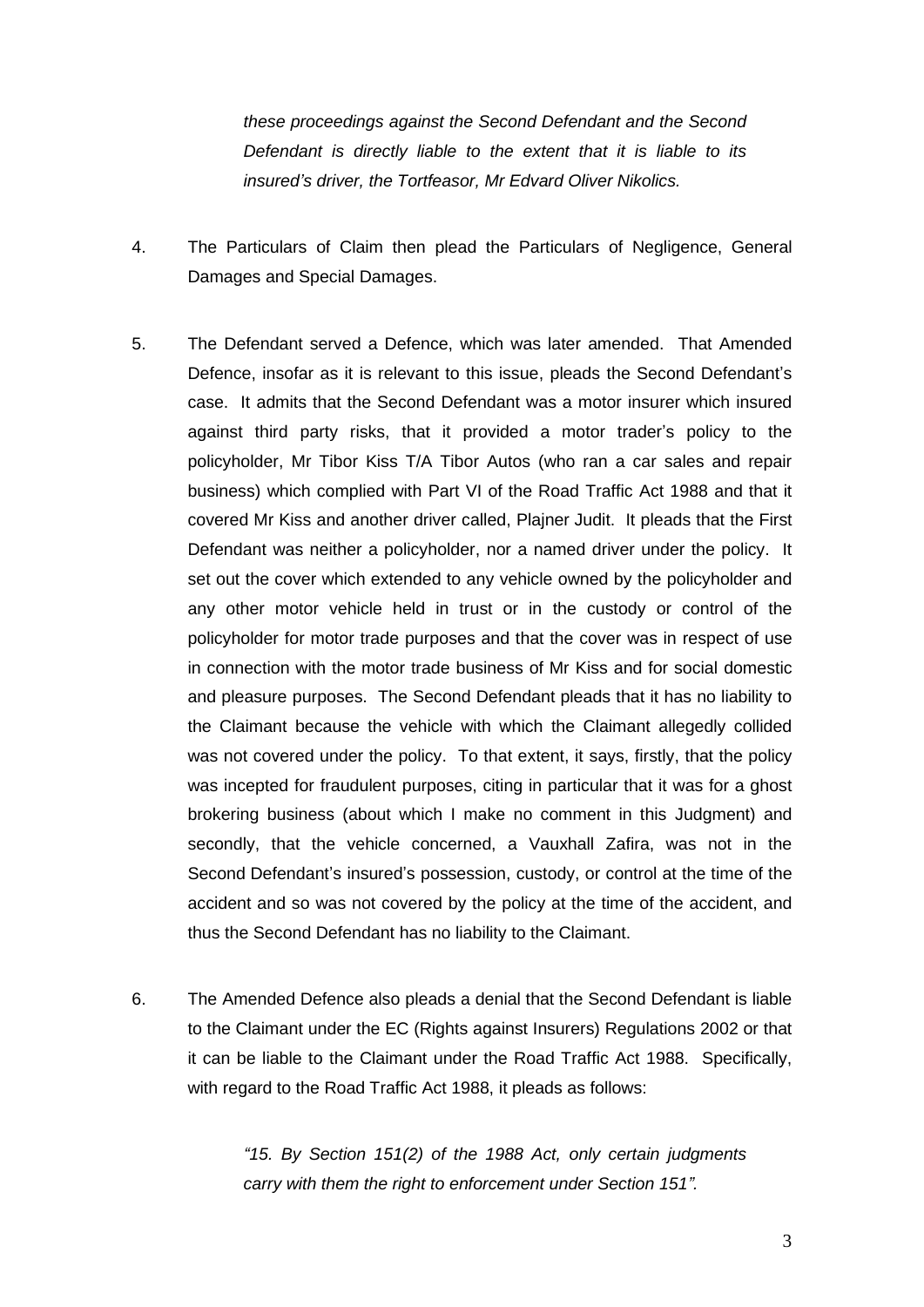*"16. The relevant mandatory characteristics of any judgment are set out in Section 151(2)."*

- 7. The Pleading then sets out how Section 152 may be fulfilled, to which I will refer later in this Judgment.
- 8. In his reply, the Claimant admits that the Second Defendant's policy covered Mr Kiss and Ms Judit and that the First Defendant was not a policyholder or driver under the policy. He avers that Section 151 of the Road Traffic Act 1988 has the effect of making the Second Defendant liable to satisfy a Judgment obtained after the issue of a policy, not only as against any person who was insured by the policy but also in respect of any liability which would be so covered if the policy insured all persons and the Judgment was obtained against any person other than the one who is insured by the policy. The Claimant contends that the Second Defendant had conceded that the vehicle driven by the First Defendant at the time of the accident was covered by the Second Defendant for that period. However, a close reading of paragraph 7A(b) of the Amended Defence makes it clear that no such concession was made by the Second Defendant, indeed quite the reverse is the position with the Second Defendant twice pleading in that paragraph that it was not so covered.
- 9. The Reply makes reference to a database known as the Motor Insurer's Database ('MID'). I examine the nature and relevance of the MID later in this Judgment, but within the Reply, the Claimant pleads that when the vehicle was registered on the MID (on the  $16<sup>th</sup>$  August 2018) it became covered for insurance purposes by the Second Defendant's policy and that a failure by the policyholder to remove the vehicle from the MID meant that the Second Defendant remained liable to third parties under Section 151 of the Road Traffic Act 1988, even if the policyholder had by then or later disposed of the vehicle.
- 10. The Reply then pleads the liability of the Second Defendant to meet any Judgment obtained under Section 151 against the First Defendant.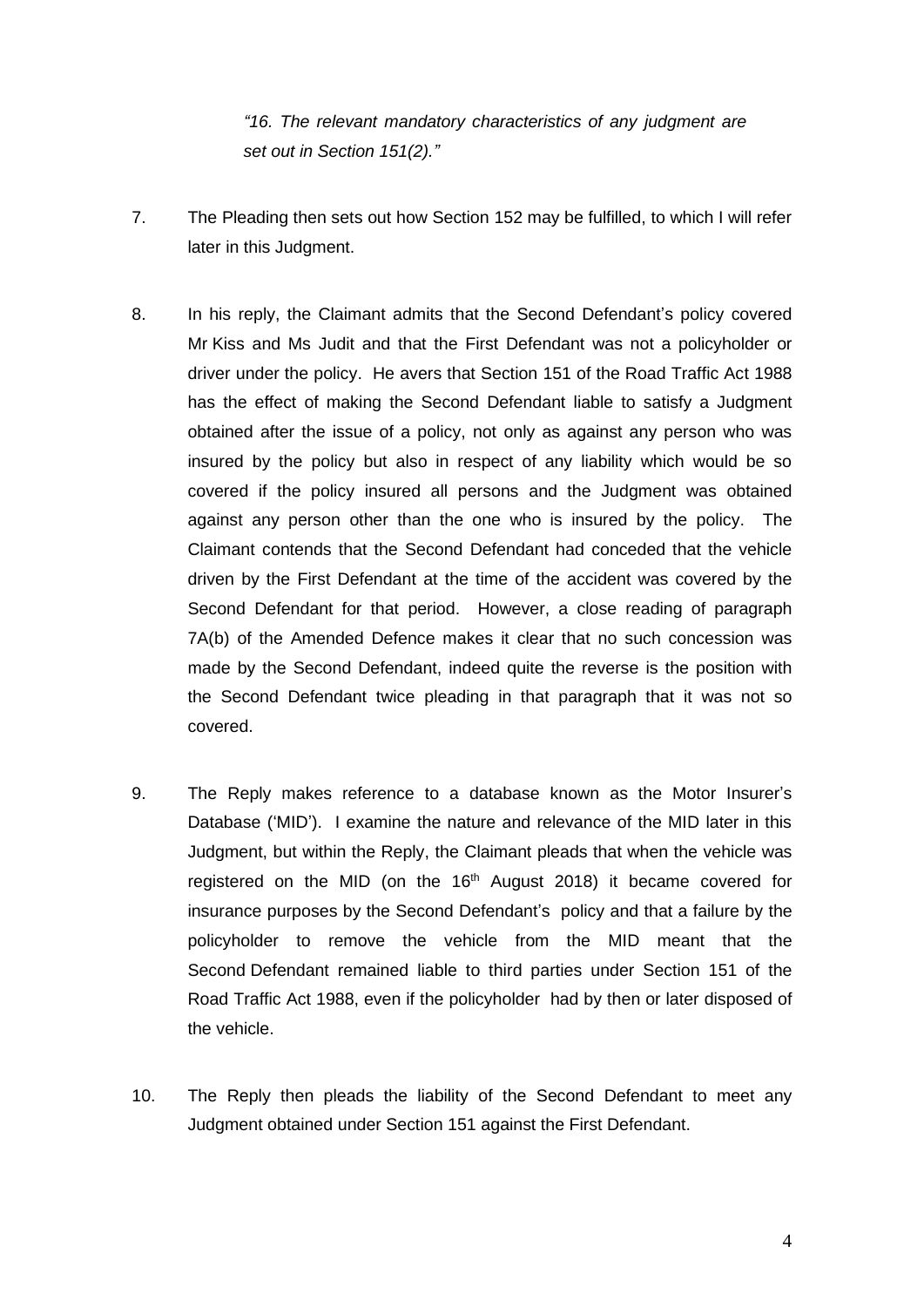Section 151 of the Road Traffic Act 1988 states:

- (1) This section applies where, after [a policy or security is issued or given for the purposes of this Part of this Act] a judgment to which this subsection applies is obtained.
- (2) Subsection (1) above applies to judgments relating to a liability with respect to any matter where liability with respect to that matter is required to be covered by a policy of insurance under section 145 of this Act and either –
	- (a) It is a liability covered by the terms of the policy or security, and the judgment is obtained against any person who is insured by the policy or whose liability is covered by the security, as the case may be; or
	- (b) It is a liability, other than an excluded liability, which would be so covered if the policy insured all persons or, as the case may be, the security covered the liability of all persons, and the judgment is obtained against any person other than one who is insured by the policy or, as the case may be, whose liability is covered by the security.
- 11. The Policy of insurance, the Motor Trade Policy, is in 3 parts. The policy documents include the Certificate, the Schedule (which incorporates what is referred to as a "Statement of Fact for your Motor Trade Insurance") and the Policy Document.
- 12. The Certificate described the vehicle(s) covered as:

*"Any motor vehicle … the property of the insured or in their custody or control for motor trade purposes."*

13. The insured is recorded as Mr Tibor Kiss T/A Tibor Autos.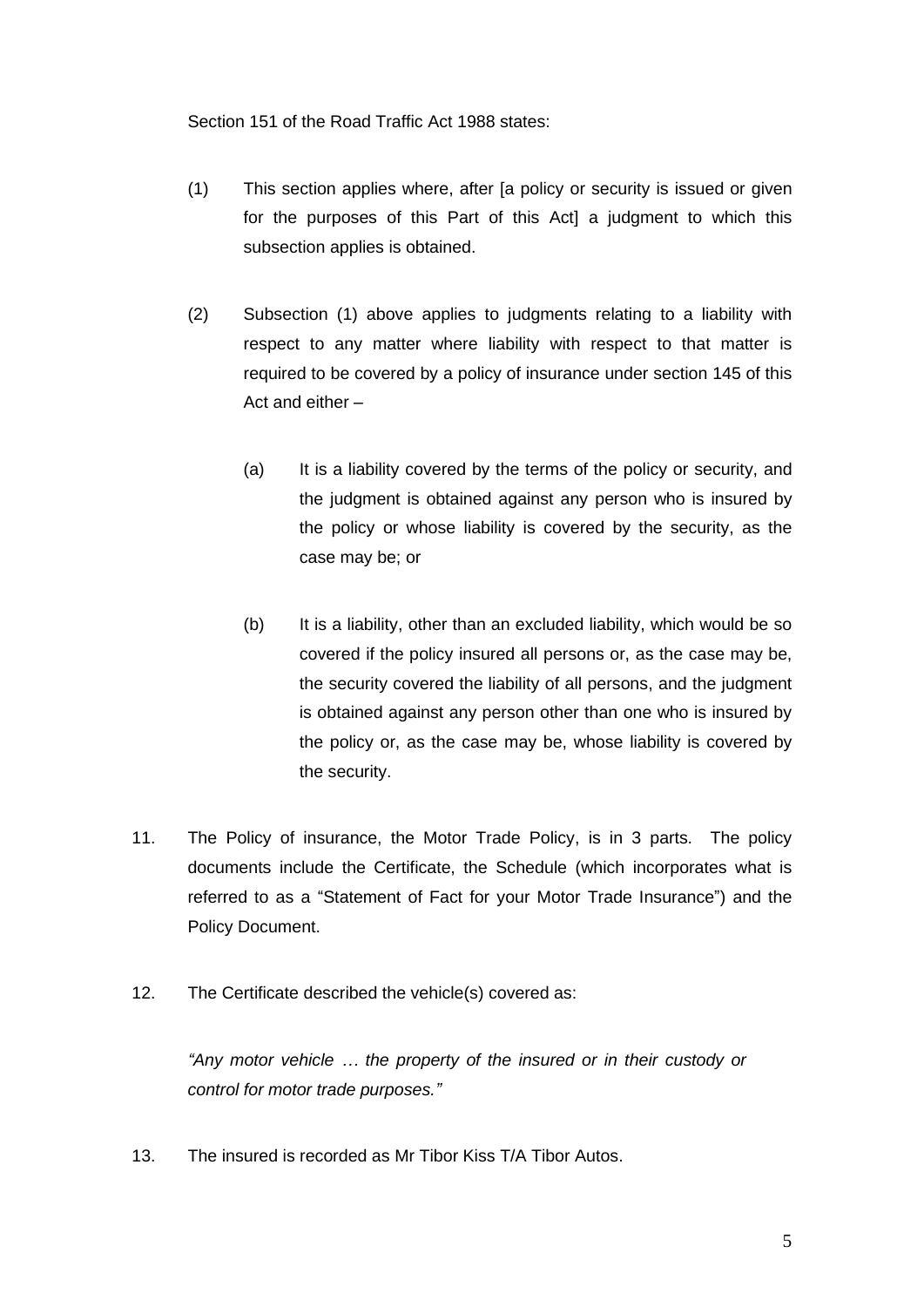- 14. The policy is stated to commence on  $25<sup>th</sup>$  June 2018 and to expire 1 year later.
- 15. The persons or classes of person entitled to drive are listed as Mr Tibor Kiss and Ms Plajner Judit.
- 16. The limitation as to use is stated to be:

*"Social, domestic and pleasure purposes of the insured and the insured's employee or partner, as specified in Section 5 above and in connection with the motor trade business of the insured."*

- 17. The schedule repeats much of the information that describes the cover as "third party fire and theft" and the vehicles covered as any motor vehicle *"as described in the Certificate of Motor Insurance."*
- 18. With the Certificate, there is what is referred to as a "Statement of Fact for your Motor Trade Insurance". There follows on page 6 of that document a section headed "Vehicle Updates and the Motor Insurers Database". The first paragraph of this section states that the  $4<sup>th</sup>$  EU Motor Insurers Directive requires policyholders to provide to the Motor Insurers Database (MID) the make/model and registration numbers of all vehicles that will be driven, used, or parked on a road or public place. This directive included all vehicles permanently owned, stock vehicles and vehicles driven on trade plates. Later in this document there is a warning to the effect that that failure to remove a vehicle from the Tradewise Motor Trade policy, means that it 'stays on the MID in your name' and 'that means that you may still be liable on your insurance for claims involving a vehicle long after you sold it!'.
- 19. The Motor Trade Insurance Policy again sets out certain definitions including that of the "insured" and "insured vehicle".
- 20. As has already been observed, the insured or policyholder was stated to be Mr Tibor Kiss. He was in business as a motor trader. He and Ms Plajner Judit were the only drivers named on the policy documents as those covered. Whether he was a wholly honest person is of limited relevance to this issue but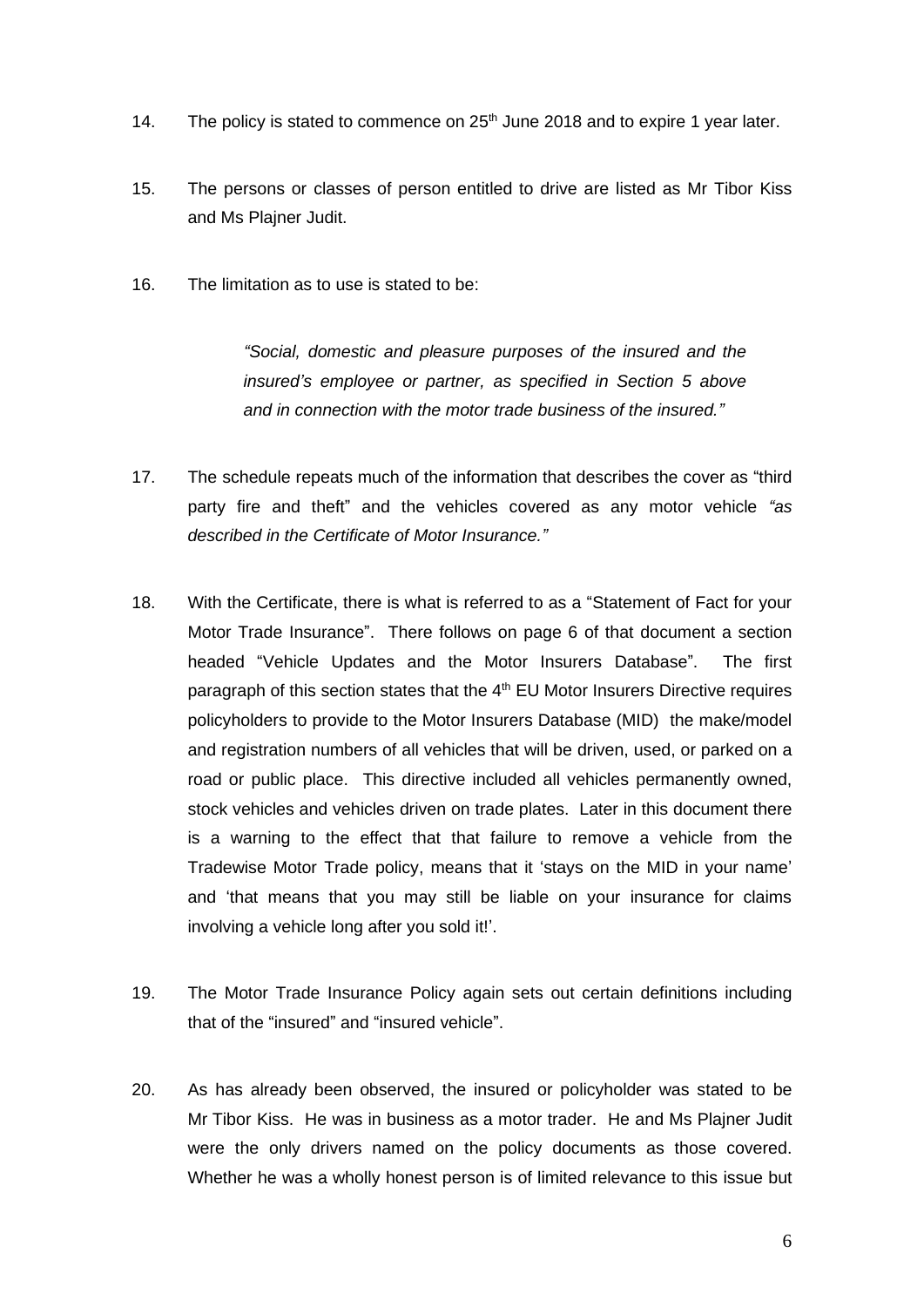of passing interest, it is known that the policy with the Second Defendant was avoided by the Second Defendant in October 2018 on the ground that Mr Kiss had made a material non-disclosure on incepting the policy.

- 21. The vehicle that was involved in the accident of  $26<sup>th</sup>$  September 2018 was a Vauxhall Zafira registration number NJ54WWU. It is not known when the vehicle came into Mr Kiss' ownership, possession, or control but there is evidence that it was transferred by Mr Kiss to Mr Nikolics, the driver, by 6 th August 2018 as the Registered Keeper Form makes that clear. Whilst not conclusive, on the balance of probabilities, I find as a fact that on or about that date the vehicle was sold or otherwise transferred by Mr Kiss to Mr Nikolics. There are suggestions that on  $16<sup>th</sup>$  August 2018 the vehicle was variously used as a courtesy car or that it came to Mr Kiss' possession for repairs, but I make no finding as to that.
- 22. However, it is clear is that by  $16<sup>th</sup>$  August 2018 the vehicle was recorded on the MID as being a vehicle that was insured by the Second Defendant. It remained on the MID thereafter and was still there on 26<sup>th</sup> September when the subject accident occurred. However, it is agreed that on the day of the accident Mr Kiss was not the owner of the vehicle and that he was not in possession or control as it was not being driven by either of the two named drivers under the policy.
- 23. Notwithstanding the extent of the pleadings, there are two matters of relevance that I must consider when determining the preliminary issue, i.e. "The Second Defendant's liability to satisfy any Judgment which the Claimant may later obtain against the First Defendant and which remains unsatisfied".
- 24. Having read the helpful Skeletons from both Counsel, Mr Vickers and Mr Palmer Q.C. leading Mr Fear-Segal and heard submissions, the matters for consideration have been narrowed down to:
	- (i) Whether the registration of the vehicle on the MID fixes the Second Defendant insurer with liability to meet a Judgment (in every case); and
	- (ii) The Application of Section 151(2)(b).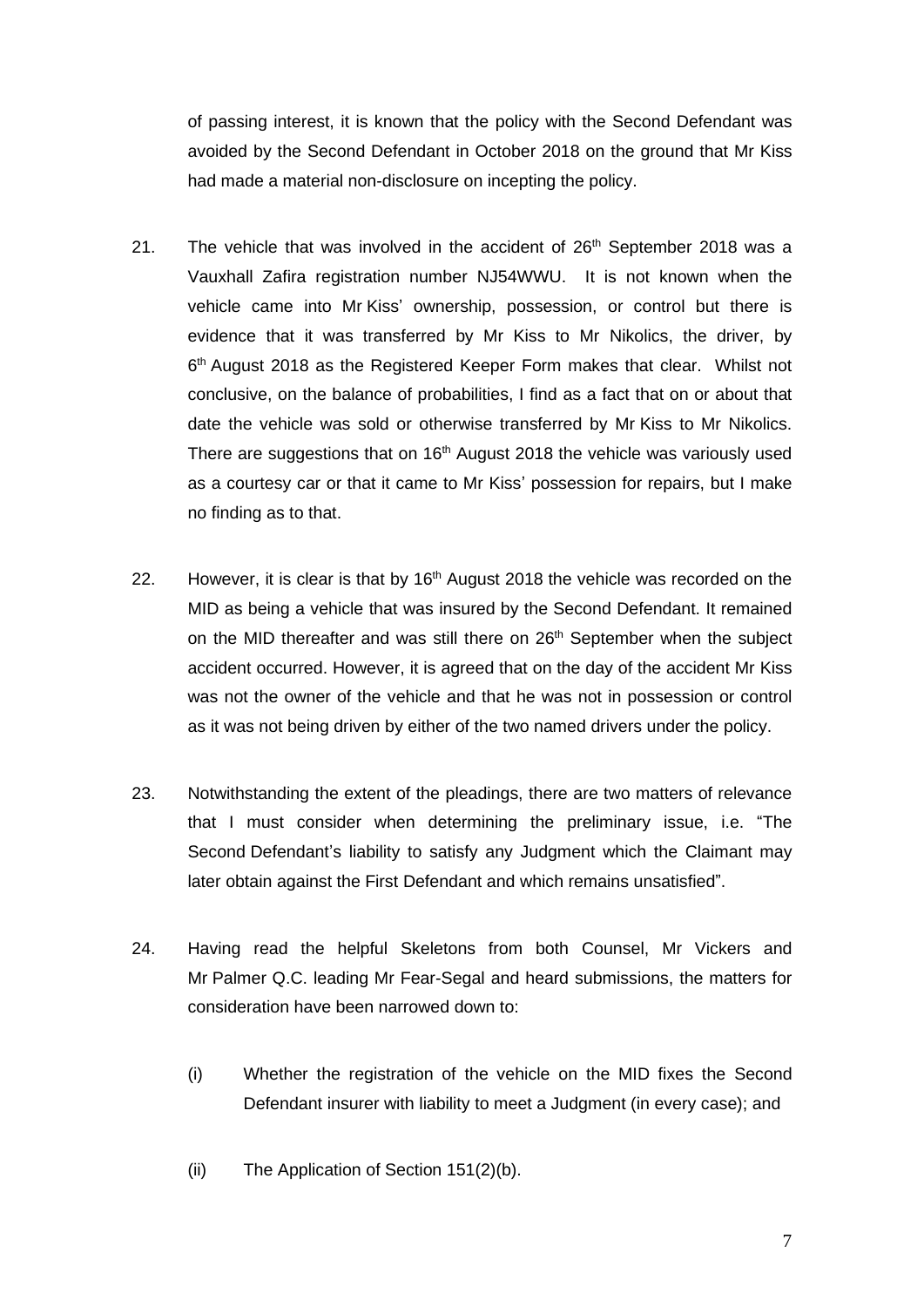- 25. For the Claimant, Mr Guy Vickers, concedes that the Vauxhall Zafira was neither driven by Mr Kiss nor Miss Judit, the named drivers on the Motor Trade Policy issued by the Second Defendant, when he, Mr Nagorski, was injured on 26<sup>th</sup> September 2018, (and that the First Defendant was not a named driver under the policy). Indeed, he concedes that the First Defendant was not known to Mr Kiss and not connected to him in any way. It is also accepted by the Claimant that the Vauxhall Zafira had changed hands on or about 6<sup>th</sup> August 2018 when Mr Nikolics became the registered keeper. The only fact linking the vehicle with Mr Kiss was the registration of the vehicle on the MID on 16<sup>th</sup> August 2018, which remained so registered until after 26<sup>th</sup> September, when the accident occurred.
- 26. What Mr Vickers contends is that the registration of the vehicle on the MID activated the Second Defendant's policy as "any vehicle" and that on 26<sup>th</sup> September it was still so covered. As for the Second Defendant's liability to meet a Judgment obtained against the First Defendant under Section 151, Mr Vickers asserts that the whole point of Section  $151(2)(b)$  is that it covers situations where a person other than the one who is insured by the policy drives a vehicle to which the Section applies at the date of the accident, and that the Section applies where, after a policy is issued, a Judgment is obtained, and that it covers any vehicle notified to the MID. Further he contends that regardless of whether a vehicle has been sold or otherwise disposed of, unless the policy has been cancelled by consent, the insurers remain "on the hook" once the vehicle has been registered on the MID. He says that the Second Defendant took a risk by giving the policyholder the authority to activate the policy by registering and de-registering a particular vehicle on the MID rather than by notifying insurers each time any vehicle in his possession or control was to be used on the highway and that in so doing insurers must indemnify should a claim arise whilst so registered, as in this case. He points to four potential ways out for insurers but says that the Second Defendant failed to avail itself of any of them by 26<sup>th</sup> September 2018, when the accident occurred. He also points out the Policy Statement, which warns the policyholders of the consequences of not de-registering appropriately (which includes insurers seeking recovery of any sums paid out by insurers to a third party).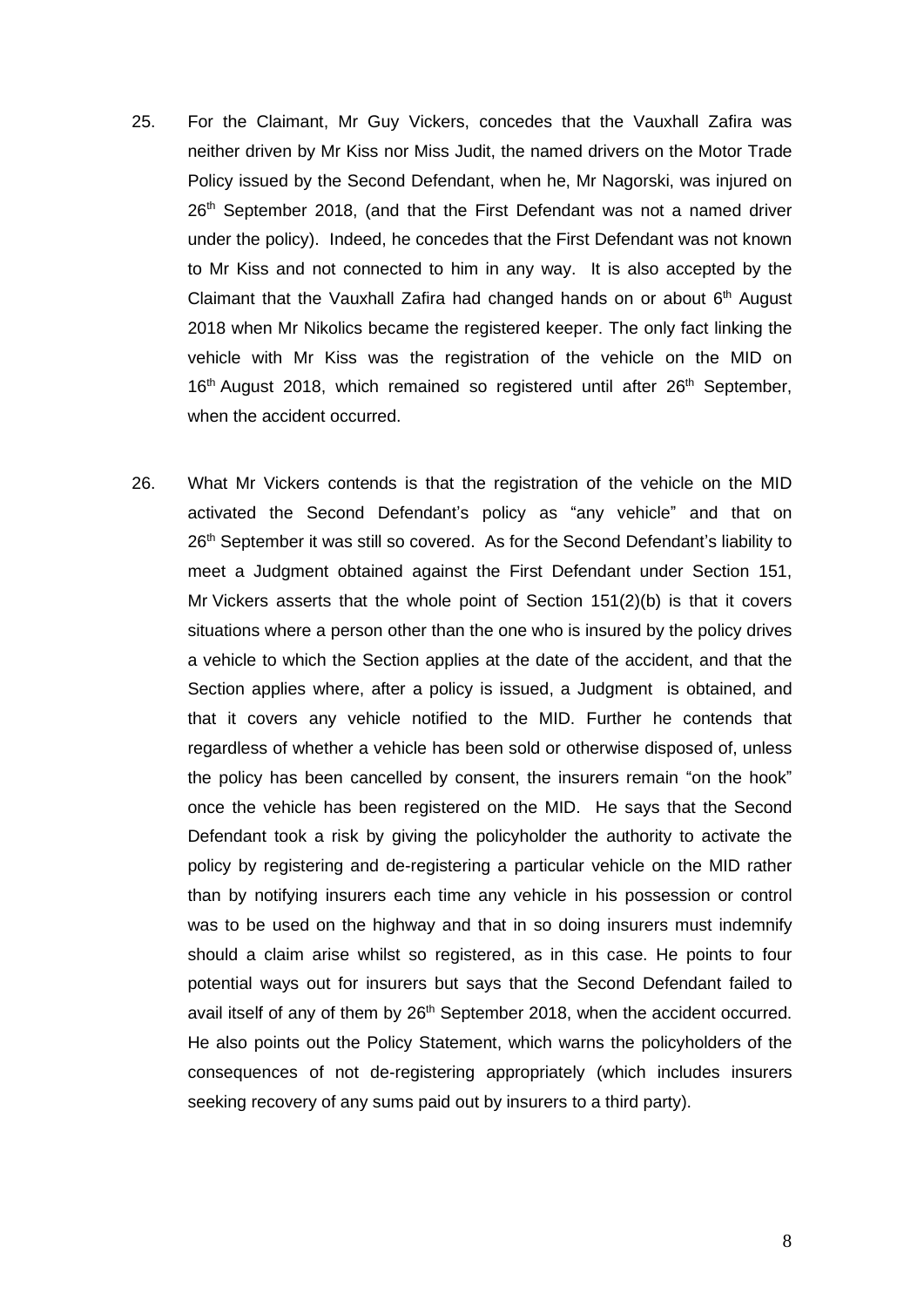- 27. Mr Palmer QC for the Second Defendants points to the Motor Traders Policy, which was incepted, he contends, fraudulently, on 25<sup>th</sup> June 2018. He observes that the policy does not seek to specify particular vehicles the subject of the insurance, the description of vehicles being given as "any motor vehicles…the property of the insured or in their custody control or control for motor trade purposes". It defines insured vehicle as just that, i.e. any vehicle.
- 28. The terms of indemnity provided to third parties, he says, are limited to circumstances where the vehicle, the use of which has caused damage to the third party for which the driver is liable:
	- (i) Is a vehicle which is the property of the insured (i.e. Mr Kiss T/A Tibor Autos) or is in the custody or control of that person, for motor trade purposes; and
	- (ii) Is driven by those authorised to drive i.e. the named drivers, Mr Kiss and Miss Judit.
- 29. Mr Palmer submits that as at the  $26<sup>th</sup>$  September 2018, Section 151 of the Road Traffic Act 1988 laid down the rules by which a Judgment against a negligent driver could and can be enforced against a motor insurer. He accepts that in this case the Second Defendant had issued a policy so to enable Mr Kiss to satisfy Section 143 of the Act. Turning to Section 151 (1) and the preconditions imposed with regards to the enforcing of any Judgment and the definition by Section 151(2) of the Judgment to which the subsection applies, he says that what Section 151(2) requires is that the Judgment which is sought to be enforced against the motor insurer is required to satisfy one of two pairs of conditions.
- 30. The first of the two double conditions laid down by Section 151(2)(a) is that the Judgment must be in respect of liability:

*"Covered by the terms the policy".*

31. And the Judgment must be obtained: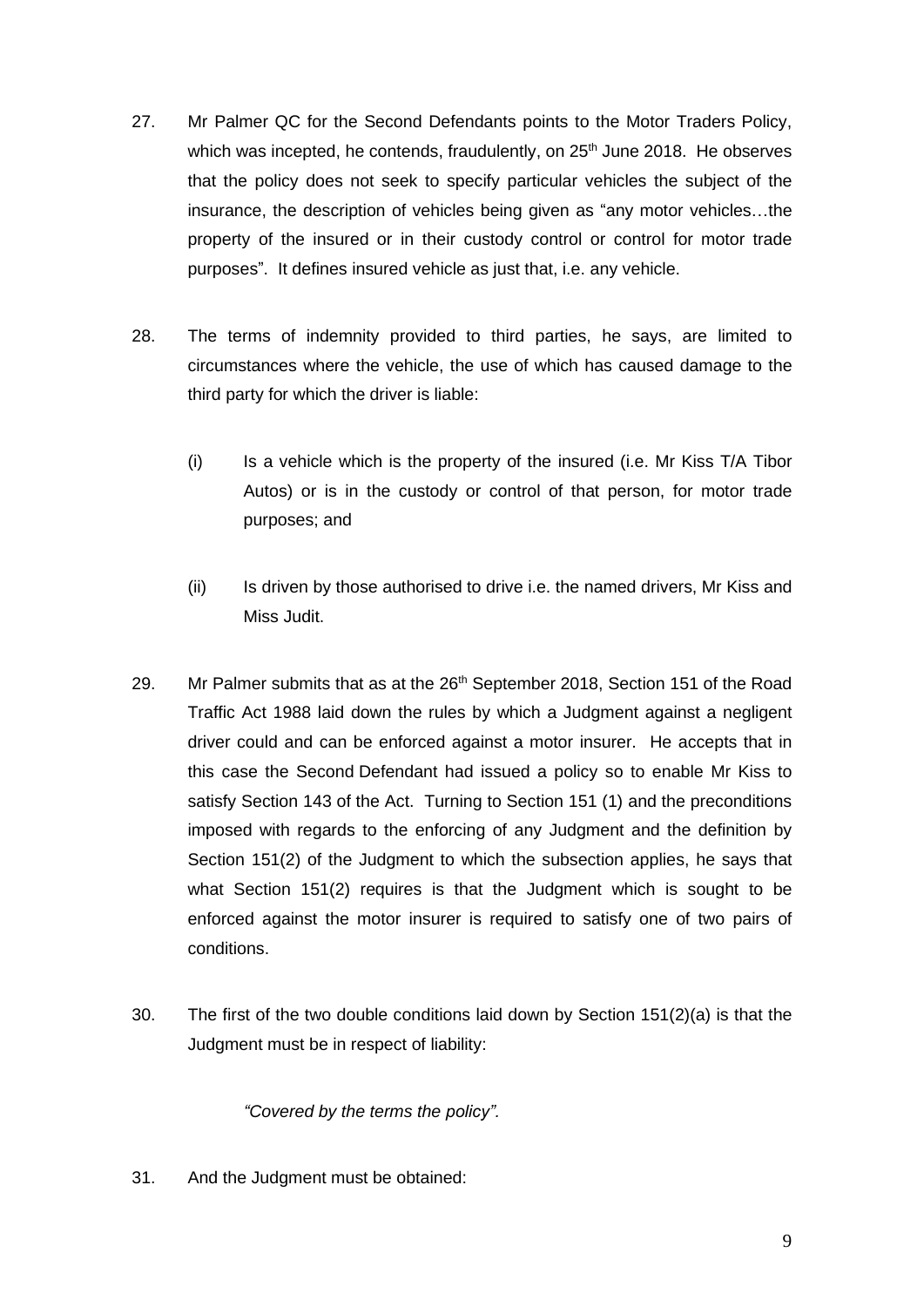#### *"As against any person who is insured by the policy".*

- 32. He submits, and it is agreed, that neither of these two preconditions are satisfied by Section 151(2)(a) because the only liabilities which are covered are those which arise in relation to the use of "any motor vehicle the property of Mr Kiss or in their custody control or motor trade purposes" and that the Judgment that the Claimant is seeking is not against either Mr Kiss or Ms Judit, the only persons covered by the policy.
- 33. It is liability under Section 151(2)(b) that is in issue. It provides that a Judgment will qualify to be enforced against the motor trader if it is in respect of a liability:

*"Which would be so covered if the policy insured all persons", and*

*"That the Judgment is obtained against any person other than the one who is insured by the policy".*

34. He concedes that the second of the two preconditions under Section 151(2)(b) is satisfied, as Mr Nikolics, the First Defendant, is a person other than those – (Mr Kiss and Ms Judit) insured by the policy. However, his case is that the first of the preconditions is not satisfied for, as with Section 151(2)(a) the only liabilities which are covered are those which arise in relation to any motor vehicle, the property of Mr Kiss or in his control or custody for motor trade purposes. He says, once more, that the vehicle was not the property of Mr Kiss or in his custody or control for motor trade purposes, it being driven by Mr Nikolics on 26<sup>th</sup> September 2018 and in his possession and control. For this reason, Mr Palmer submits the whole of Section 151 does not apply and that a putative Judgment against the First Defendant may not be enforced against the Second Defendant. In support of his submission, Mr Palmer submits that regard must be had for the terms of the policy, he cites the Court of Appeal decision in Bristol *Alliance v Williams* [2013] QB806 in which it was held that liability was to be covered by the terms of the policy in force at the time. Put another way, that Section 151 does not provide a "catch all" regardless of the terms of the policy, as Mr Vickers asserts.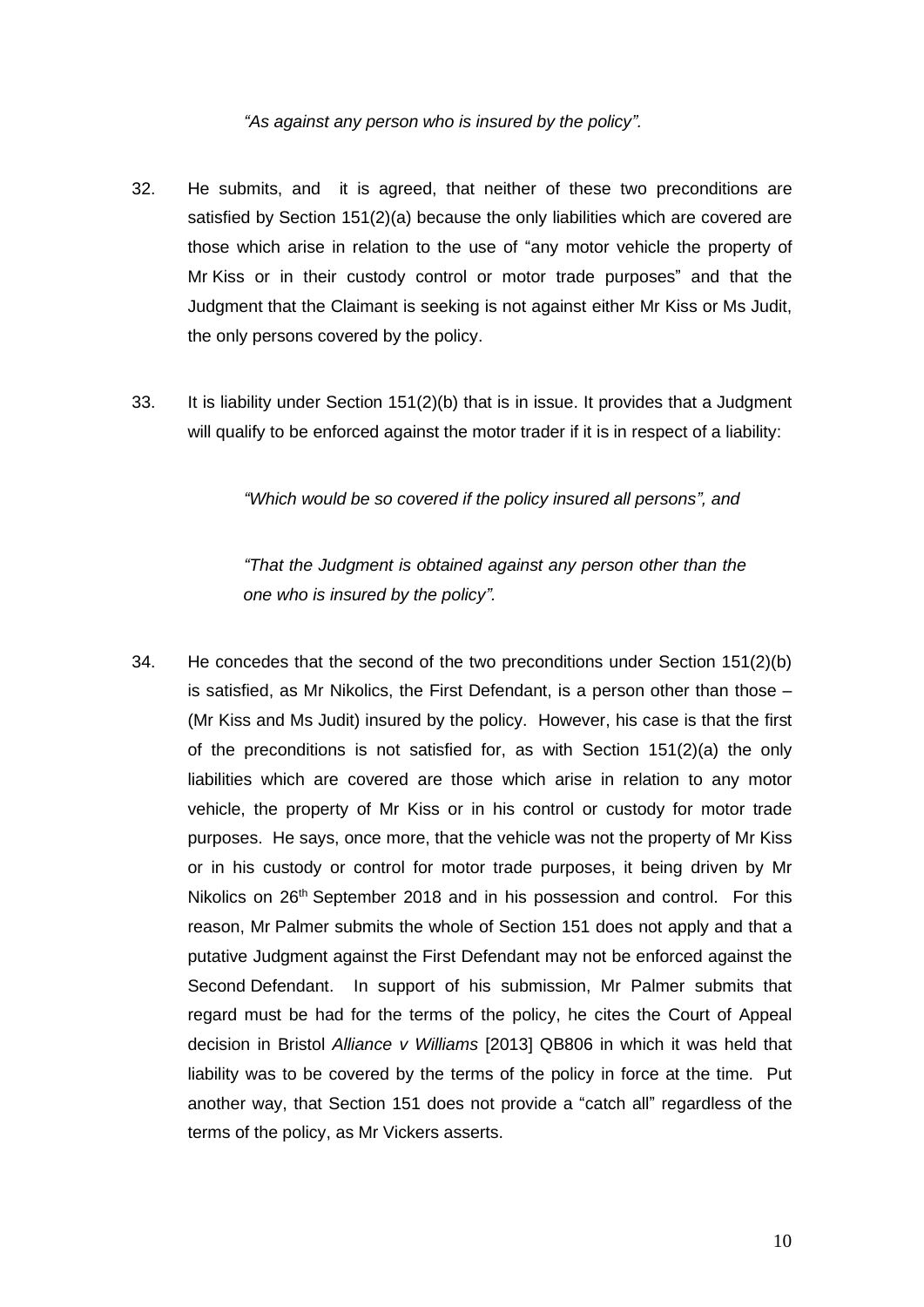- 35. Mr Palmer then turns, in the Skeleton and before me, to the significance of the MID. He says that the MID is a useful tool to detect uninsured cars and that the police are enabled thereby to approach people and impound cars if not insured but that it is a modern electronic system that is not wholly watertight. In fact, it is a central record of insured vehicles in the UK, i.e. a database. Mr Palmer notes that it was EU Regulations that led to the setting up of the MID, the purpose of which is to assist foreign drivers suffering accidents in the UK or accidents outside the UK which involve a car registered in the UK .
- 36. It is Mr Vickers' contention that the entry of a vehicle on the MID places automatic and unconditional obligations on insurers, regardless of the terms of the policy they have issued, to satisfy a Judgment obtained against a driver so identified. He says, that being so, Section 151(2) applies and the Second Defendant is fixed with liability on a proper interpretation of Section 151(2), the very purpose being to protect innocent victims. He points to *Keeley v Pashen*  [2004] EWCA Civ 1491 for support, it being held in that case that the Claimant was entitled to enforce her statutory rights under Section 151. However, on any reading of that authority there was a policy of insurance, which covered the vehicle that was being used at the time the negligent act and the driver thereof notwithstanding any limitations on the cover provided.
- 37. It is clear that the MID is a database that is designed to assist the Police and others, including foreigners, to identify insurers of vehicles. In my Judgment, registration on the MID is not conclusive evidence as to the veracity of the information posted. I have not been provided with any authority or statute that supports the contention that registration amounts to conclusive evidence to that effect and/or that once registered thereon an insurer is bound to meet a Judgment, regardless of the fact that the vehicle may have been registered in error, whether fraudulently or not, or that deregistration has not been effected at the appropriate time, for whatever reason, including innocent oversight. That the insurer's policy's statement in this case posted a warning as to the potential consequences for a policyholder for a failure is of little relevance as to the potential for an insurer to be fixed with enforcement of a Judgment. The MID is, as Mr Palmer submits, a useful tool for detecting uninsured cars, but it is no more than a database. Further, the fact that the Second Defendant operated a system for purported activation of policy cover in respect of any vehicle by using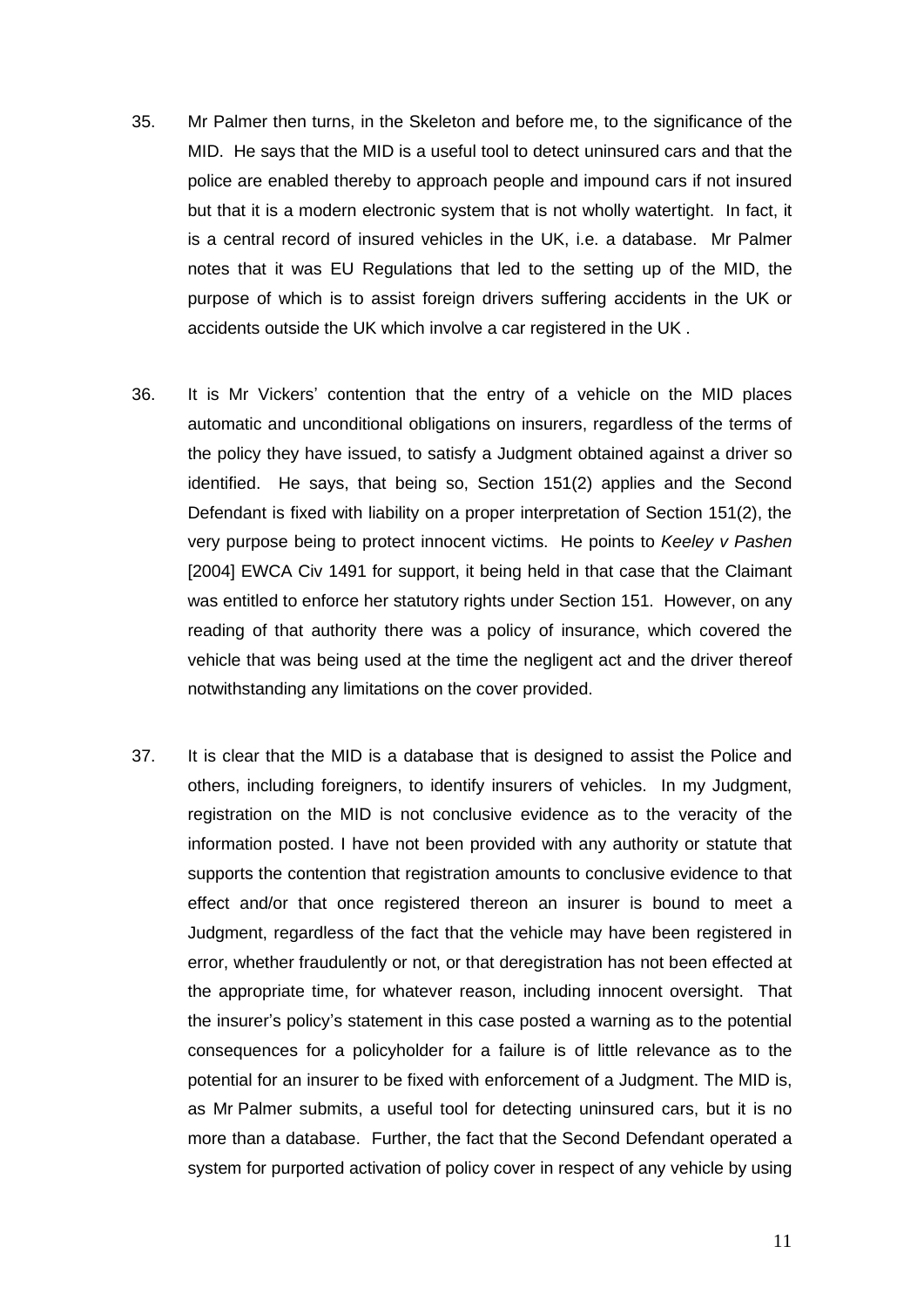the MID was a matter of convenience as between the policyholder and insurer. That system could not override the operational terms of the policy or the application of Section 151 on a true interpretation.

- 38. I turn back to the application of Section 151. In doing so, I have regard to the question to be determined as a preliminary issue. I have already noted that it is agreed that on  $26<sup>th</sup>$  September 2018, when the accident occurred, the Vauxhall Zafira was not driven either by Mr Kiss or Ms Plajner Judit. It is also agreed that the vehicle's keeper as at the 5<sup>th</sup> August 2018 was not Mr Kiss - the Keeper Form making it clear that Mr Nikolics had become the keeper and that on that date and thereafter Mr Kiss was not the owner. I therefore must ask myself how Section 151 could apply ?
- 39. Because of the agreed facts aforesaid, it is accepted that Section 151(2)(a) does not apply. That leaves Section 151(2)(b) which sets-out the second pair of preconditions. Again, it was agreed that the second of those preconditions that "*The Judgment is obtained against any person other than the one who is insured by the policy"* is satisfied because the First Defendant was such a person. Thus, the interpretation of the first of those preconditions that the Judgment is *"A liability which would be so covered if the policy insured all persons"* becomes of central importance.
- 40. Mr Vickers says that it applies because Section 151 fixes an insurer which has issued a policy which comes to cover a specific vehicle and a Judgment is later obtained either against any person who is insured by the policy (Mr Kiss and Ms Plajner Judit) or against any other persons who are not insured by the policy whether driving that vehicle when an accident occurs after the policy had been issued and where a Judgment is subsequently obtained. He says that Section 151 does not refer to vehicles but to persons. It is his case that Section 151 is designed to ensure that innocent victims of torts committed by such a person driving a car are able to obtain satisfaction of Judgments arising out of the commission of such torts by the insurer who chose to take on board such risks.
- 41. Mr Palmer submits that the vehicle not being owned or in the custody or control of Mr Kiss on 26<sup>th</sup> September 2018 (i.e. not within the description of the Schedule Certificate and Policy Document - any motor vehicle which is the